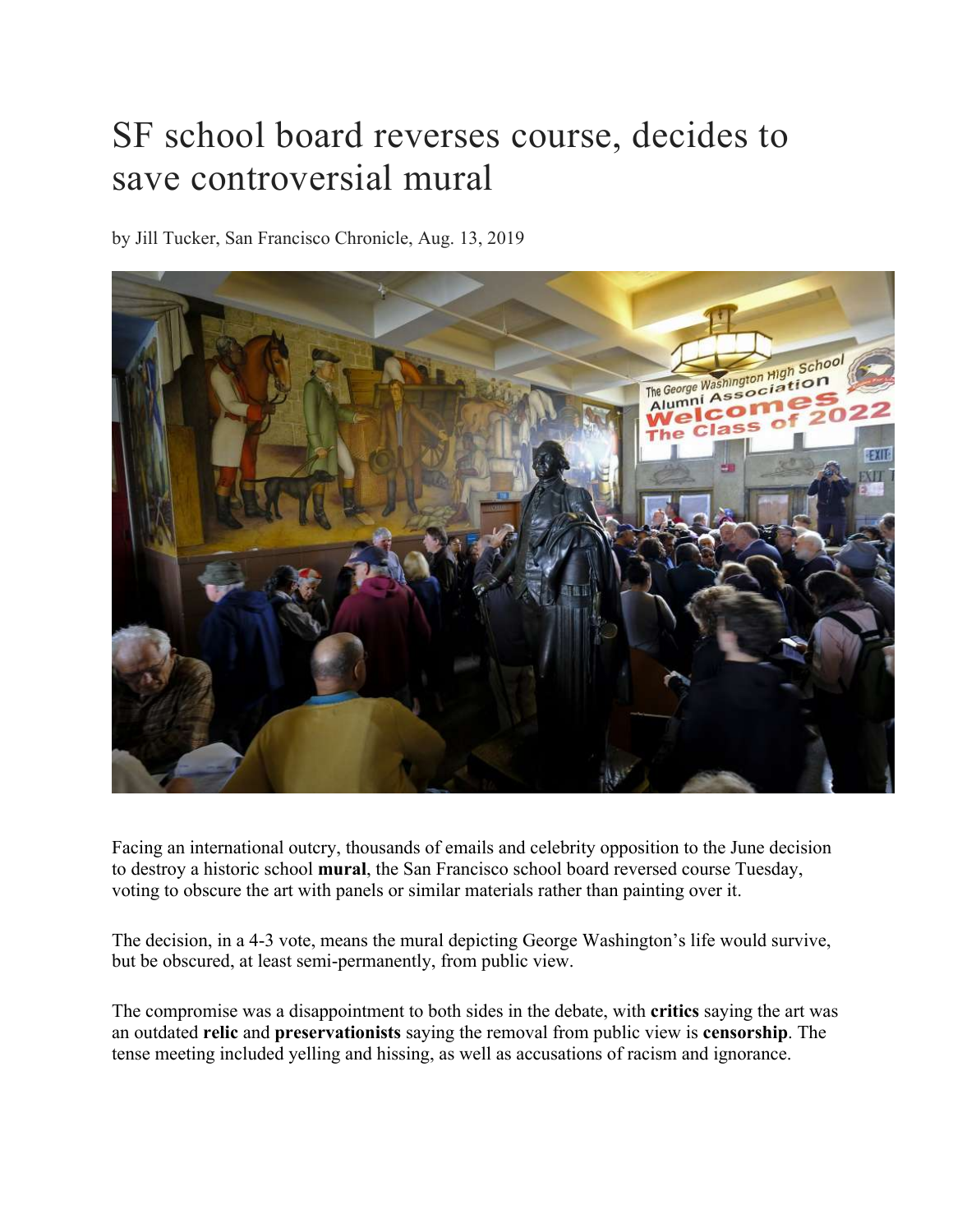The **controversy** over the large mural at George Washington High School centers on parts of the **frescoes** depicting slavery and white settlers stepping over a dead Native American.

Critics of the mural, including current and former students as well as parents, say the images are offensive and disturbing, and something students shouldn't have to see everyday.

Mural preservationists say the images depict history and that destroying them amounts to censorship.

Following the June vote, mural supporters vowed to take the issue to the courts and to voters to save the art

School board President Stevon Cook said prior to Tuesday's meeting that he wanted to bring the issue back for another vote after hearing "much more input from the public" in recent weeks. "I think we all agree that the mural depicts a history of the country that's hard to see," he said.

Cook said he has always supported obscuring the mural rather than destroying it, although he voted to paint over it in June.

The outcry against the initial decision included academics, artists, museum officials and the NAACP, as well as celebrities, including actor Danny Glover, who attended Washington High in the early 1960s and said the mural's images reflected the need to be active during the civil rights movement.

Glover said in a news conference prior to the meeting that art should make people uncomfortable, especially art that tells the truth. He noted that he's made several films that made people uncomfortable, including "The Color Purple."

"Why board it up?" he said. "Why can't we tell the truth?"

Glover said destroying the mural, or covering it, was "absurd" and a "tragedy."

Yet mural critics lambasted the board's new decision, saying that **indigenous** and black youth experience **trauma** when they look at the mural — and that a school is not a museum, which they said is the appropriate place for controversial art.

"I remember not having the emotional capacity in me to look up at the "Life of Washington" mural in my freshman year," said Kai Anderson-Lawson, an indigenous student at the school. "The mural is very hard to look at due to the fact that it paints my people as victims."

The controversy isn't about art, it's about the pain of students, said Amy Anderson, a parent at the school.